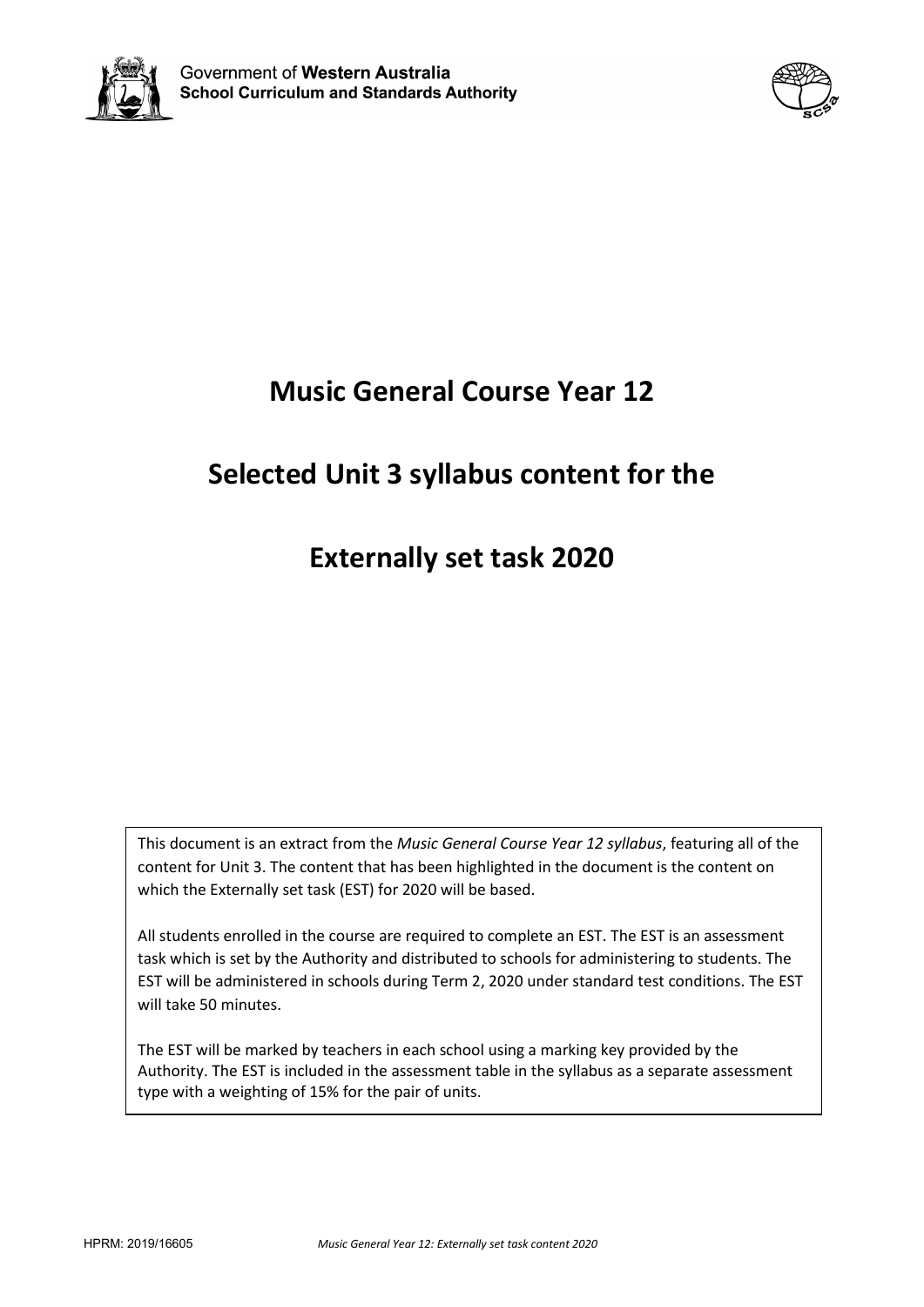# Unit 3

### Unit description

In this unit, students develop their skills, knowledge and understanding to listen to, compose, perform and analyse music. They develop aural and music literacy skills and learn how the elements of music can be applied when performing, composing and responding to music. Students learn about how music is created and performed, analysing musical works and exploring how social, cultural and historical factors shape music in the specific context selected for study.

Students develop skills, confidence and stylistic awareness to engage in music making as performers and audience members both individually and collaboratively.

### Suggested contexts

The selected context becomes the vehicle or framework through which the unit content is delivered. Suggested contexts could include Western Art Music, Jazz, Contemporary Music, Music Theatre, Music for Film and Television, World and Indigenous Musics or Music Technology.

### Unit content

An understanding of the Year 11 content is assumed knowledge for students in Year 12. It is recommended that students studying Unit 3 and Unit 4 have completed Unit 1 and Unit 2.

This unit includes the knowledge, understandings and skills described below.

#### **Aural and theory**

#### **Practical vocal exercises**

sight-singing using examples based on the aural skills outlined in this unit.

#### **Rhythm and duration**

• simple metres for dictations, imitations, call and responses and discrepancies

# $\frac{2}{4}$  $\frac{3}{4}$  $\frac{4}{4}$  or C

- compound metres for dictations, imitations, call and responses and discrepancies  $\frac{6}{2}$
- simple metre rhythms for dictations, imitations, call and responses and discrepancies derived from , , , , , ,
- **•** simple metre rests for dictations, imitations, call and responses and discrepancies  $=$   $\frac{1}{2}$ ,  $\frac{1}{2}$ ,  $\frac{1}{2}$
- subdivisions of the crotchet beat in simple metres for dictations, imitations, call and responses and discrepancies

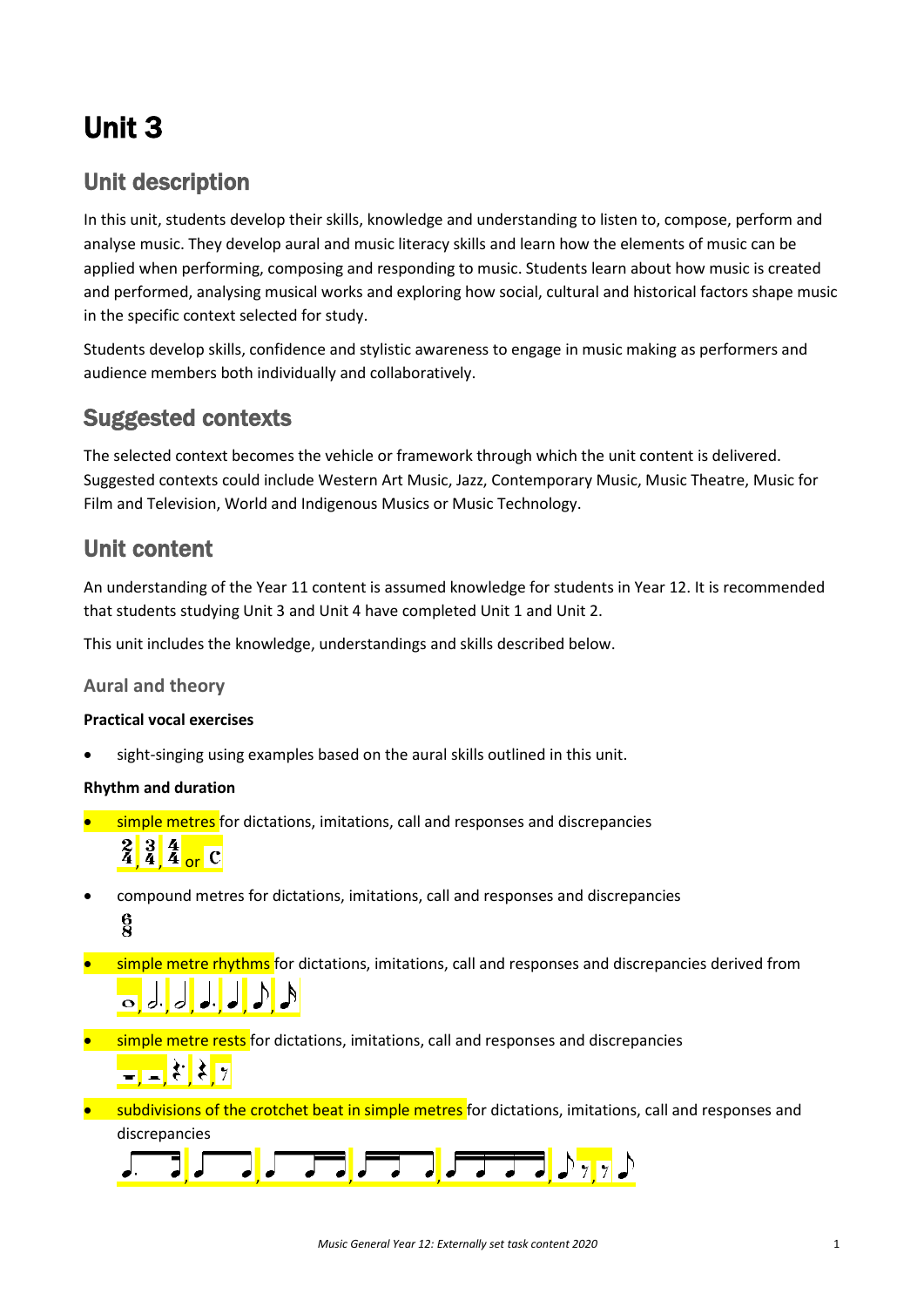- compound metre rhythms for dictations, imitations, call and responses and discrepancies derived from , , , ,
- compound metre rests for dictations, imitations, call and responses and discrepancies

$$
,\mathfrak{k},\mathfrak{k},\tau
$$

• subdivisions of the dotted crotchet beat in compound metres for dictations, imitations, call and responses and discrepancies



- anacrusis/upbeat/pick-up
- ostinato/riff
- ties
- **COFFER 6.1 COFFER 2016** COFFER COFFER COFFER 10 COFFER 10 Apr COFFER 10 Apr COFFER
- rhythmic dictation
	- $-4-8$  bars
- rhythmic discrepancies
	- rhythm (including time signature)
	- at least two rhythmic discrepancies in a short musical example.

#### **Pitch – melody, harmony and tonality**

- scales
	- **treble and bass clef, ascending and descending**
	- **EXT** key signatures up to two sharps and two flats
	- **n** major, major pentatonic, minor pentatonic, natural minor, harmonic minor
- intervals
	- diatonic, melodic and harmonic, ascending, within an octave **o** major, minor, perfect
- melodic dictation
	- 4–8 bars, in treble and bass clef, starting note and rhythm may be given
	- key signatures up to two sharps and two flats
- pitch discrepancies
	- at least two pitch discrepancies in a short musical example
- tonal qualities
	- specific to scales listed
- modulation
	- $\blacksquare$  to the relative major or minor
	- $\blacksquare$  to the dominant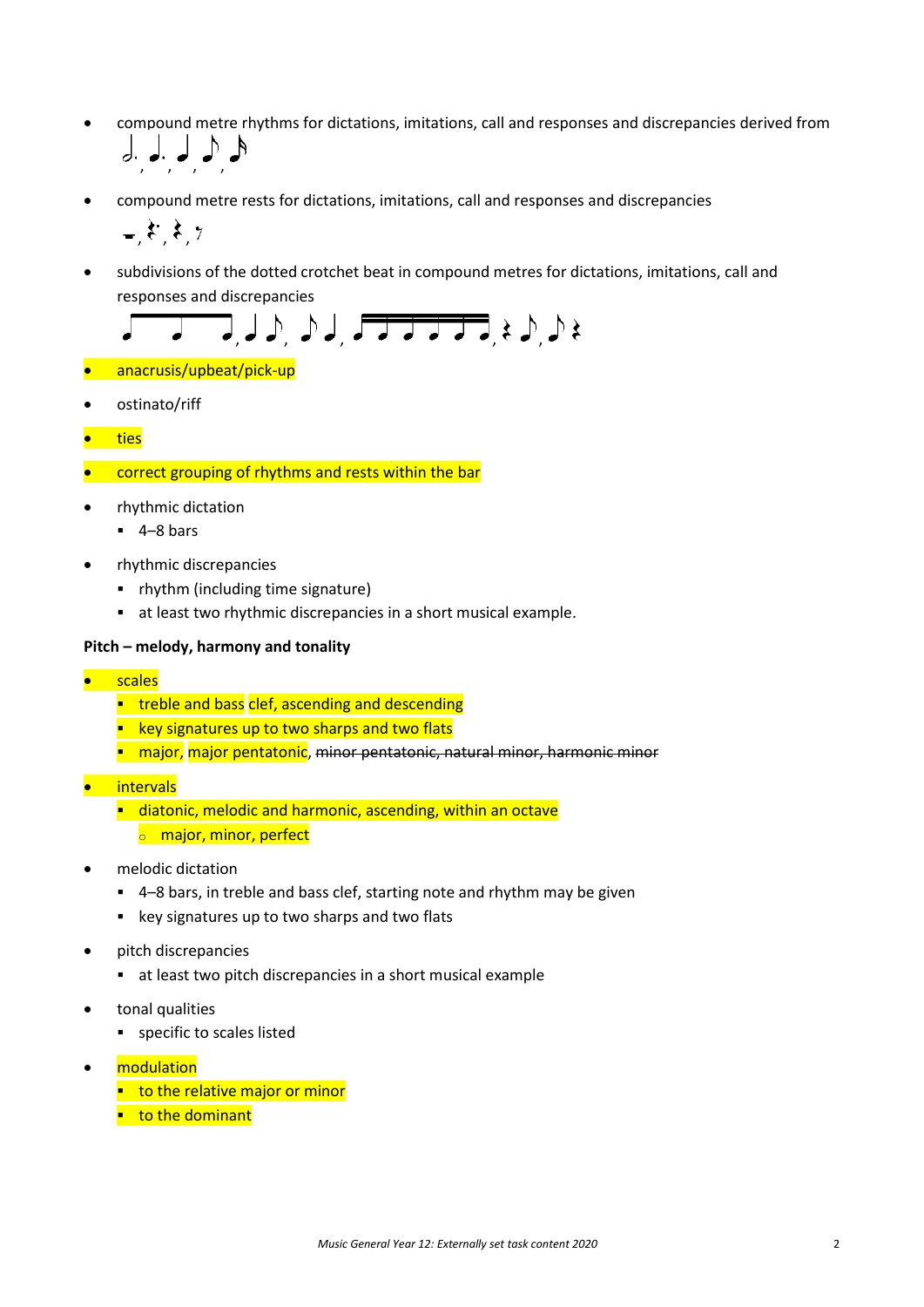#### • chords

- $\blacksquare$  key signatures up to two sharps and two flats
- **•** root position
	- o major, minor, dominant 7<sup>th</sup>
- **Primary triads**

#### • chord progressions

- up to 4 bars, key signatures up to two sharps and two flats in major keys only
- **Roman numerals and chord names where appropriate** 
	- <sup>o</sup> Roman numerals
		- − major: I, IV, V, V7 and vi
		- − minor: i, iv, V and V<sup>7</sup>
		- **o** chord names (as shown in C tonalities)
			- $-$  major: C, F, G, G<sup>7</sup> and Am
			- − minor: Am, Dm, E and E<sup>z</sup>.

#### **Tempo**

- terminology/symbol for tempo (to be used in conjunction with context-specific terminology)
	- fast (*allegro*), moderate (*moderato, andante*), slow (*adagio*).

#### **Expressive elements**

- terminology/symbol for dynamics
	- very soft/*pianissimo (pp),* soft/*piano (p),* moderately soft/*mezzo piano (mp),*  moderately loud/*mezzo forte (mf),* loud/*forte (f) ,* very loud/*fortissimo (ff)*
- terminology/symbol for changes in intensity of sound *decrescendo (decresc.), diminuendo (dim.), crescendo (cresc.)*
- terminology/symbol for articulations
	- smooth and connected/*legato*, short and detached/*staccato*, accent, strong, sudden accent/ *sforzando (sfz).*

#### **Texture**

• unison/single line, homophonic/melody with accompaniment, canon, polyphonic, multi-voice.

#### **Form/structure**

- forms as listed below to be studied as appropriate to selected context **binary/AB, ternary/ABA, AABA (popular song form), rondo/ABACA or theme and variations**
- signs/symbols
	- **E** bar line, double bar lines, final bar line, repeat signs,  $1<sup>st</sup>$  and  $2<sup>nd</sup>$  time bars
	- pause, *coda, fine, D.C al fine, D.C al coda, dal segno*
- compositional devices
	- ostinato/riff
	- pedal
	- sequence.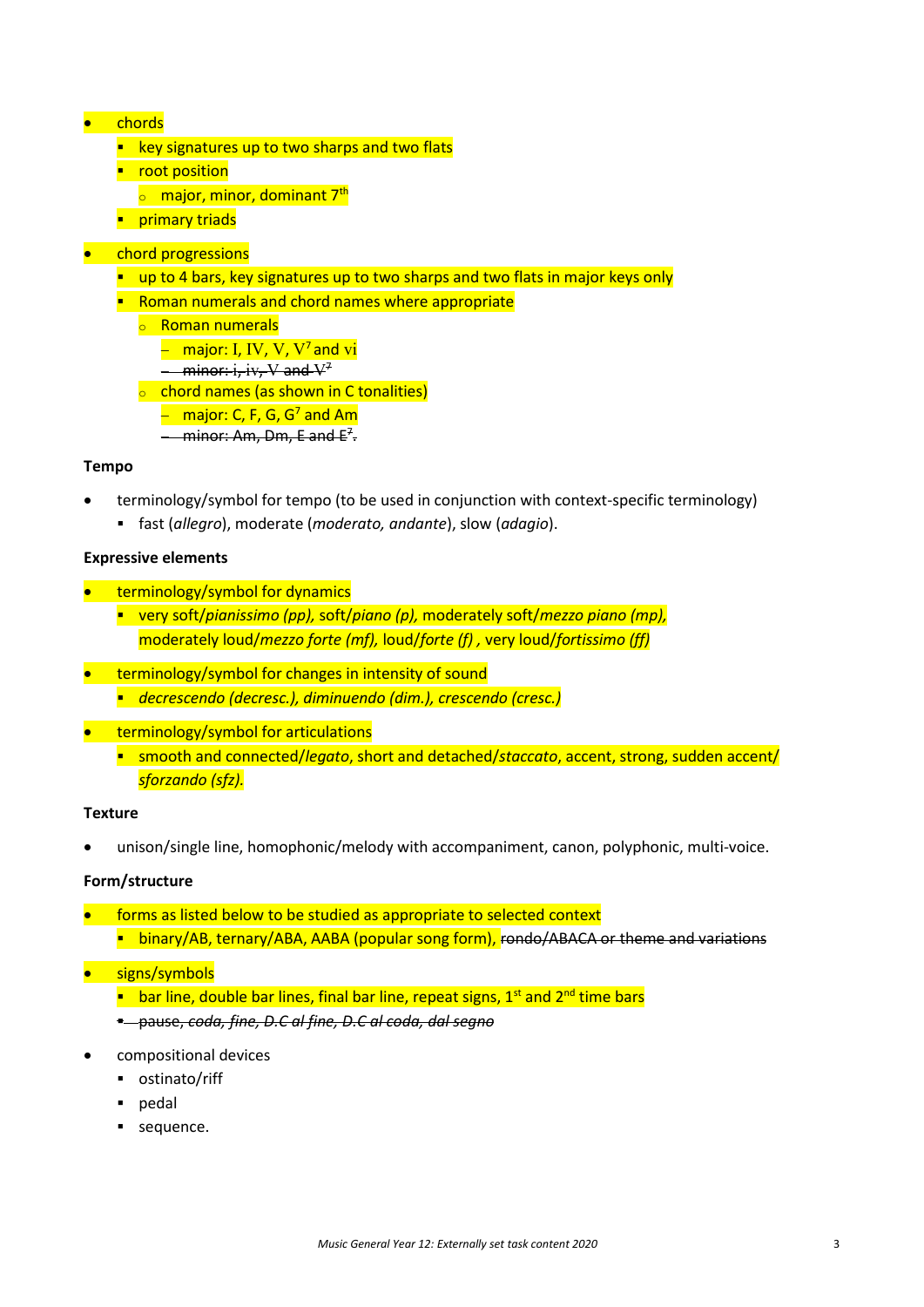#### **Timbre**

#### Instruments

- identification and description of tonal qualities
	- **string** 
		- <sup>o</sup> violin, viola, cello, double bass
	- **•** woodwind
		- <sup>o</sup> flute, clarinet, saxophone (alto and tenor)
	- **brass** 
		- <sup>o</sup> trumpet, trombone, tuba
	- **percussion** 
		- $\circ$  timpani, snare drum, bass drum, crash cymbals, suspended cymbals, triangle, tambourine, shaker, xylophone, glockenspiel, wind chimes, drum kit
	- **guitar** 
		- <sup>o</sup> acoustic guitar, electric guitar, electric bass guitar
	- **EXEC** keyboard
		- <sup>o</sup> piano, electronic piano, synthesiser
	- **voice** 
		- <sup>o</sup> female (soprano, alto), male (tenor, bass)
	- didgeridoo, claves/clapping sticks
	- solo, group/ensemble.

#### **Aural and visual analysis**

- aural and visual analysis of music extracts related to the selected context
- identification from a short musical excerpt, the elements of music as specified in the aural and theory content
	- **E** number of instruments and/or voices
	- **type of instruments and/or voices**
	- **-** metre
	- **E** genre/style/era/period
	- **\*** suitable tempo indications
	- **u**tonality
	- **\*** textural features
	- $-$  form
	- **Parthmic, melodic and harmonic elements**
	- **suitable dynamics**
	- **appropriate articulations**
	- **E** compositional devices
	- **E.** instrumental timbres and colouristic effects.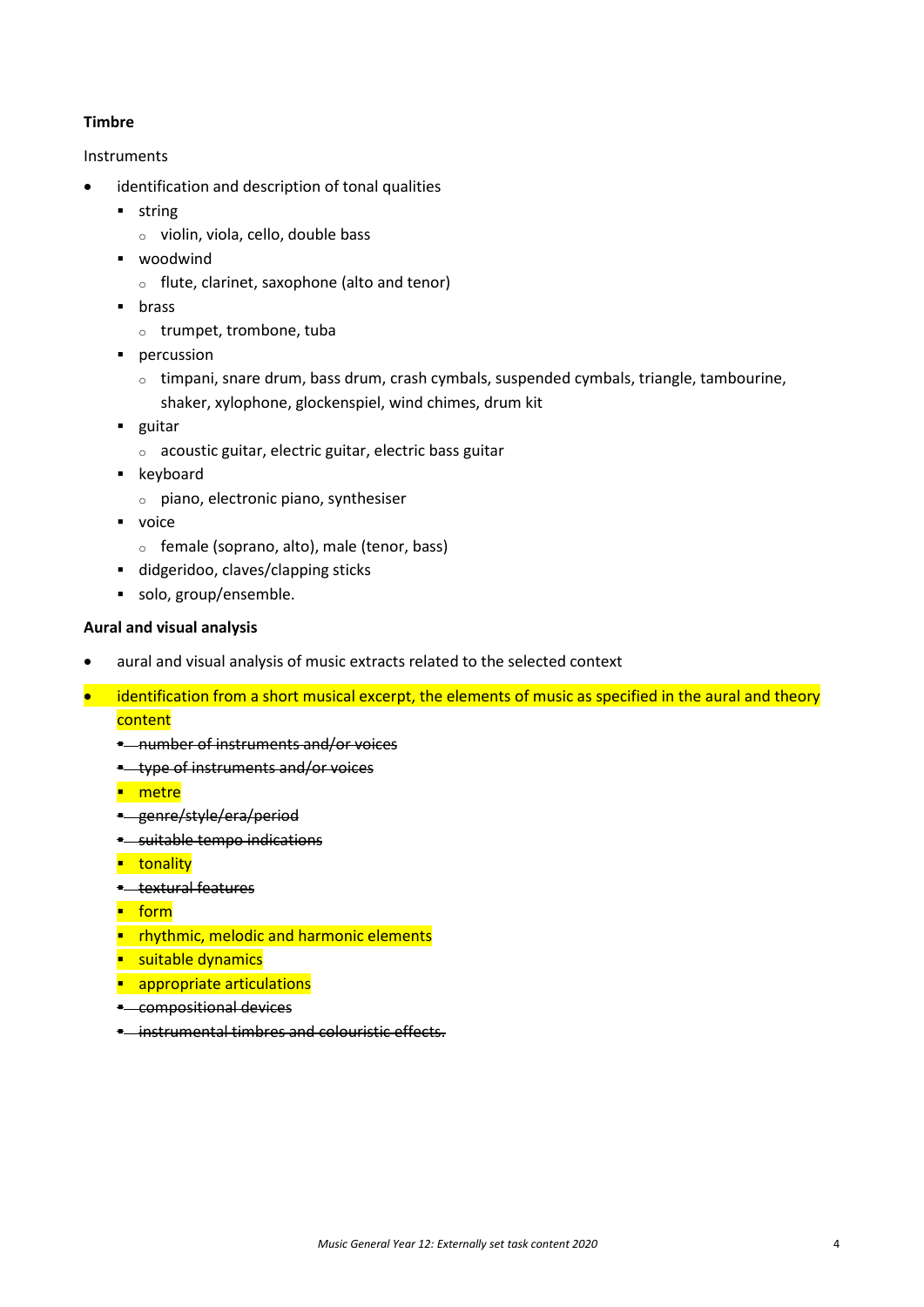#### **Additional theory**

- knowledge and function of treble and bass clef
- notes and letter names, including leger lines, in treble and bass clef
- key signatures up to and including three sharps and three flats
- accidentals
	- **sharps, flats, naturals**
- scales
	- **treble and bass clef, ascending and descending, key signatures up to three sharps and three flats** 
		- $\theta$  major pentatonic, major, natural minor, minor pentatonic, harmonic minor
- scale structure and patterns
- scale degree numbers and/or *sol-fa* names
- intervals
	- **timation and bass clef diatonic, key signatures up to three sharps and three flats, ascending and** descending within an octave
		- **o** major, minor, perfect
- chords/chord progressions/chord analysis
	- **n** major and minor key signatures up to three sharps and three flats
	- **treble and bass clef**
	- **•** root position (block) and arpeggios (broken)
		- $\circ$  major, minor, diminished, dominant 7<sup>th</sup>
	- **Primary triads** 
		- o root position and first inversion
	- **E** secondary triads
	- **•** root position and first inversion
		- $\circ$  chord vi in major keys
- accents, articulations and ornamentations



- timbre
	- **·** instrument
		- <sup>o</sup> identification, purpose, physical features
		- $\circ$  where it is used
		- <sup>o</sup> how it is played
		- <sup>o</sup> description of tonal qualities
		- <sup>o</sup> playing techniques.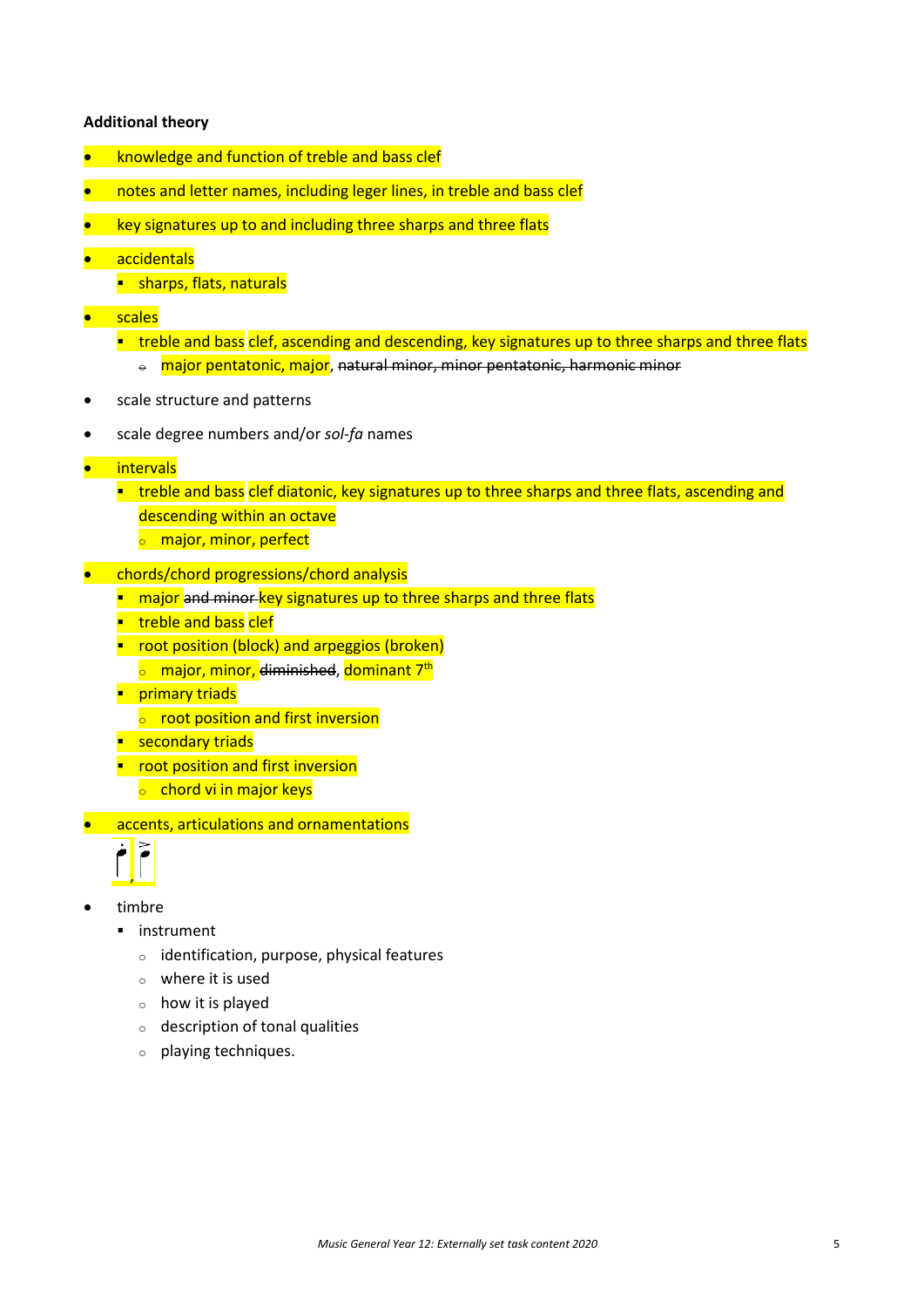#### **Composing and arranging**

Compositions and arrangements based on the chosen style, encompassing the elements of music as specified in the Theory content.

#### **Melody writing**

- **•** from a given motif
- for a given rhythmic pattern
- for a given chord structure
- for given or original lyrics.

#### **Harmonisation**

- harmonising given melodies using root position and first inversion chords
- analysing a given score comprised of up to four instruments/parts.

#### **Accompaniment writing**

- identifying and analysing different accompaniment styles
- creating an appropriate accompaniment pattern for a given or original melody.

#### **Arranging**

- arranging and transposing using treble and bass clef and B flat instruments
- identifying, analysing and realising instrumental devices and techniques for up to four instruments/voices
- creating, generating and manipulating sounds and sound qualities using available technology.

#### **Form-based compositions**

- composing for solo voice or instrument using either binary (AB) or ternary/song form (ABA/AABA), rondo (ABACA), theme and variations or basic 12-bar blues
- composing context/style-specific compositions using appropriate scales, tonalities and notation.

#### **Investigation and analysis**

#### **Context**

- examination of the main characteristics and features of the context/culture, genre/style or era/period selected for study
- visual and aural analysis of representative works in the chosen context
	- at least two works must be studied, by different composers/performers, representing different stages/styles of development in the selected context
- analysis of social, cultural, economic, historic, political, technological and musical influences.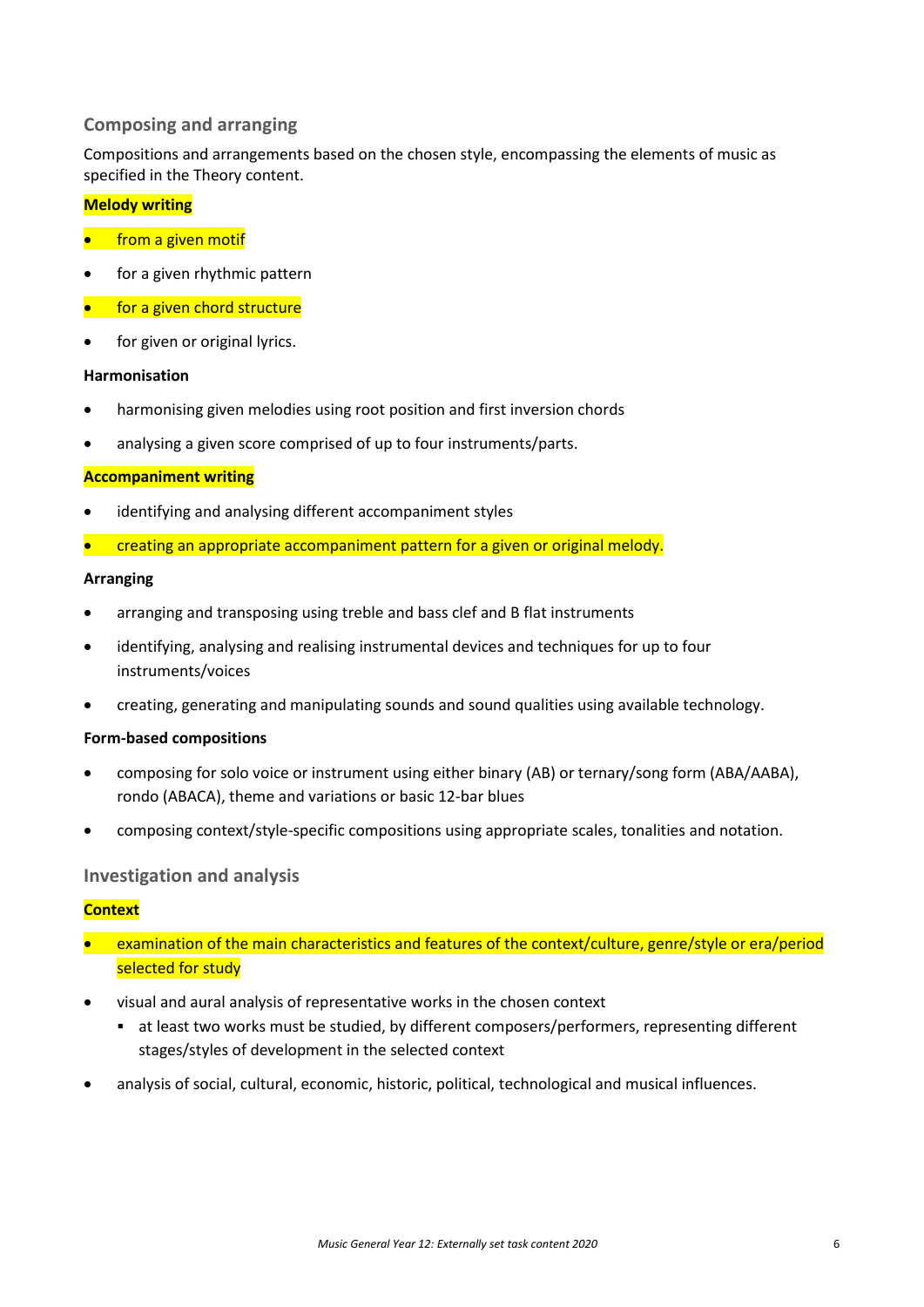#### **Composers/arrangers/performers**

- identification of prominent composers/arrangers/performers and analysis of their contributions to the development of a style/genre and context over an appropriate range of eras/periods of development
- comparisons between prominent composers/arrangers/performers of the context in the same era/period and other eras/periods of development
- influences upon prominent composers/arrangers/performers
- influential works, performances and/or recordings.

#### **Musical characteristics**

- identification and analysis of important and defining musical characteristics and compositional techniques
- instrumentation/orchestration, instrumental/vocal techniques appropriate to the context
- stylistic/contextual characteristics and performance conventions
- use of context-appropriate notation and terminology.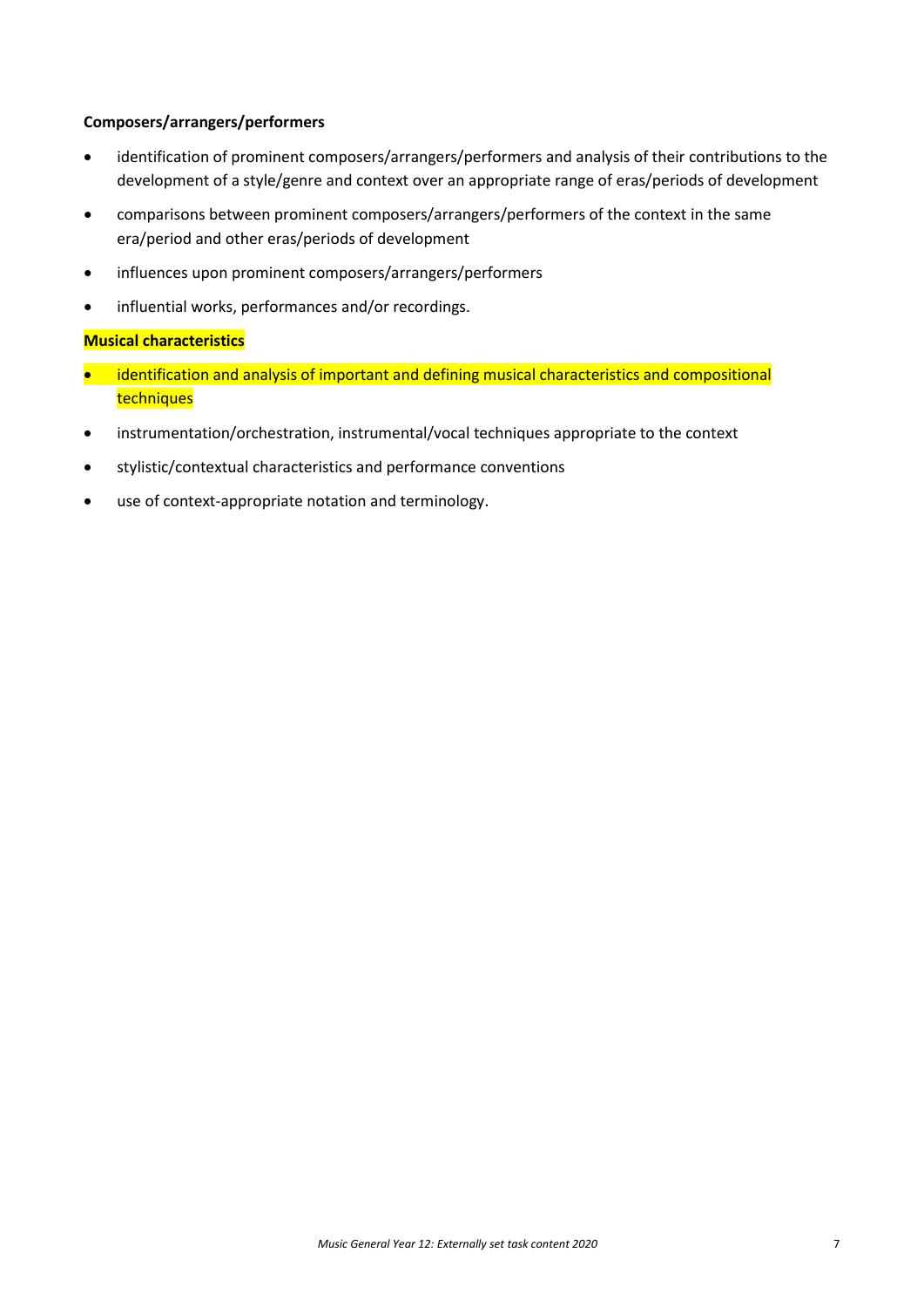### Practical component

Students can select **one** of three options to complete the practical component:

- **Performance**
- Composition portfolio
- Production/Practical project.

#### **Performance**

Performance assessment can be demonstrated as a soloist and/or as part of an ensemble and assessment can be completed by the classroom teacher, instrumental teacher and/or ensemble director. Students should be encouraged to participate in relevant ensembles and given regular performance opportunities to build confidence and prepare for performance assessments.

The Practical component is worth 40% of the overall school-based assessment.

#### • **Prepared repertoire (20%)**

 students will perform with technical skills and stylistic interpretation appropriate to the selected repertoire.

#### • **Other performance activities (20%)**

The remaining 20% is to be distributed between at least two of the following other performance activities:

- **Technical work**
	- <sup>o</sup> skills and techniques appropriate to the chosen instrument/voice
- **Fight-reading** 
	- <sup>o</sup> performing excerpts appropriate to the chosen instrument/voice
- **Improvisation** 
	- <sup>o</sup> improvisation skills on chosen instrument
- **Ensemble**
	- <sup>o</sup> musical contribution
	- <sup>o</sup> rehearsal conventions
- **Playing/singing by ear**
	- <sup>o</sup> performing a musical piece which has been learnt from a recording or performance
	- <sup>o</sup> imitating musical passages played by another musician
- **Playing/singing by memory**
	- <sup>o</sup> performing learnt repertoire from memory.